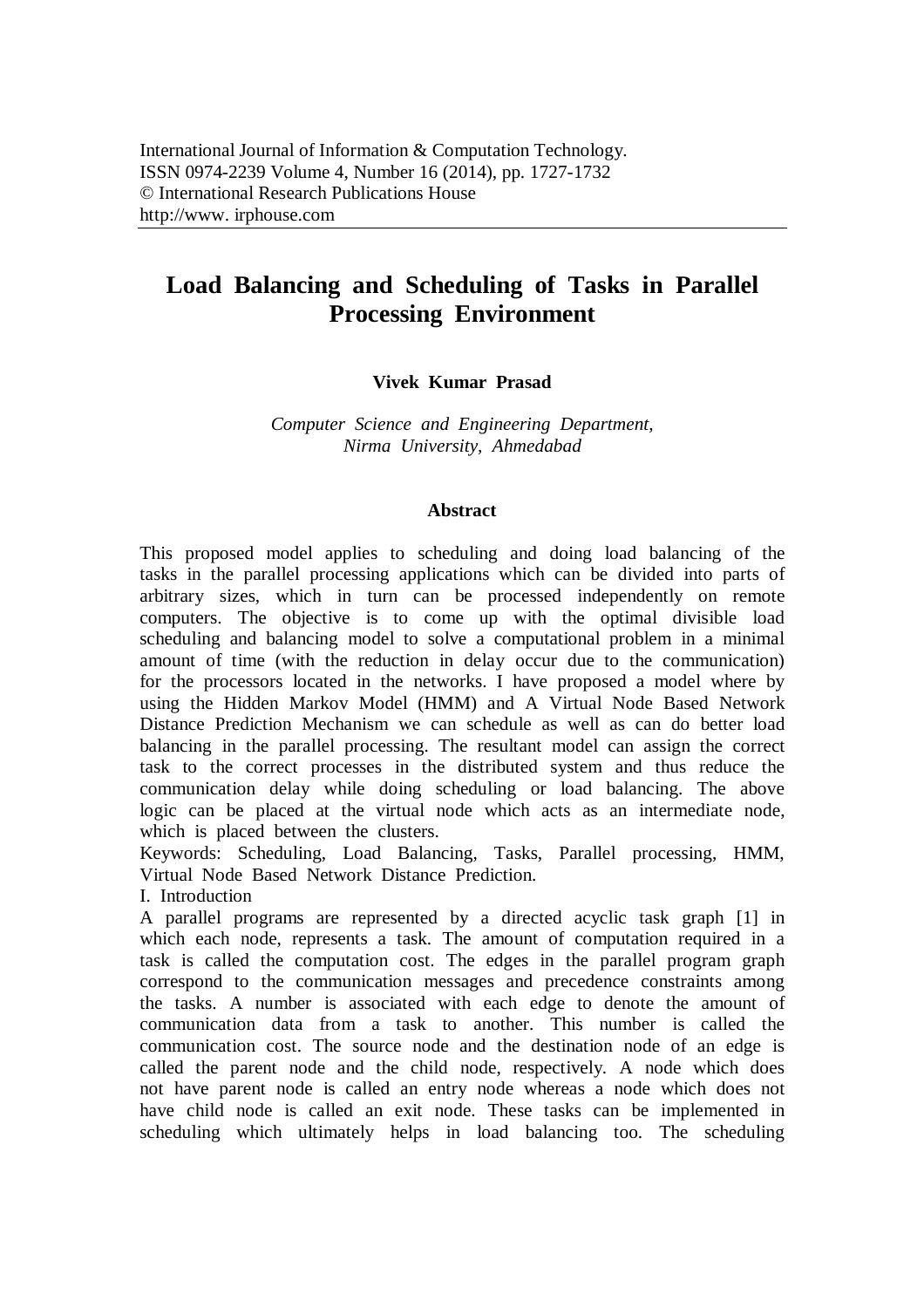problem arises in many circumstances and more especially in the design of multiprocessor operating systems in distributed systems. In most cases, the problem can be formulated as follows: a set  $T(T_i, \ldots, T_j)$  of *m* tasks with their precedence constraints are to be scheduled on a system of *n* identical processors so that the overall execution time is minimum. This problem was largely studied as an optimization problem for which the optimization algorithm is to construct an optimal schedule and load balancing. There might be other approaches to achieving efficiency of parallel computer systems. Some of them concentrates on a particular elements of the system, other try to optimize the system as a whole. The example can be allocation, load balancing, routing etc. Which differs very slightly from the classical scheduling. The rest of the paper is organized as follow. Section II gives the details about the problem statements, Section III illustrates the proposed solution which is followed by the conclusion.

## **II. Problem Definition.**

In the simplest formulation of the problem, processors are assumed to be connected by a complete network were processors can simultaneously compute, send, and receive messages. On the completion of a task its results are immediately broadcast to all the successors as well as other publications incorporated some models of the interconnection but without introducing too many details, the issues that will be encountered here are as the execution of the tasks in a distributed system causes communication delays if the predecessor and the successor tasks are executed on different processors, communication delay depends on sender, receiver, and the location of processors and hierarchical structure. The parallel computing system consists of connected clusters of processors. Within the local cluster communication is faster [2]. Between the clusters communication is slower. The challenges are assigning the correct task to the correct processes in the distributed system and reduce the communication delay while doing the scheduling or load balancing.

# **III. Proposed Solution**

We must remember that certain assumption are to be considered w. r. t the present paper, as the tasks were non preemptive in nature, static, processors are uniform, arbitrary interconnected network, the number of hop will give the path from one processor to another processor, to which we will be discussing shortly and the amount of available memory at each processor is sufficiently big to hold all the intermediate results and the received messages. Now Let us consider some of the existing algorithms, which will categorize the task into some levels.

Hu Algorithm [3] uses the concept of a task level. A task level is the length of the path from the task to the root of the in - tree. The task (s) with the highest level are selected to be executed on available processor (s) first.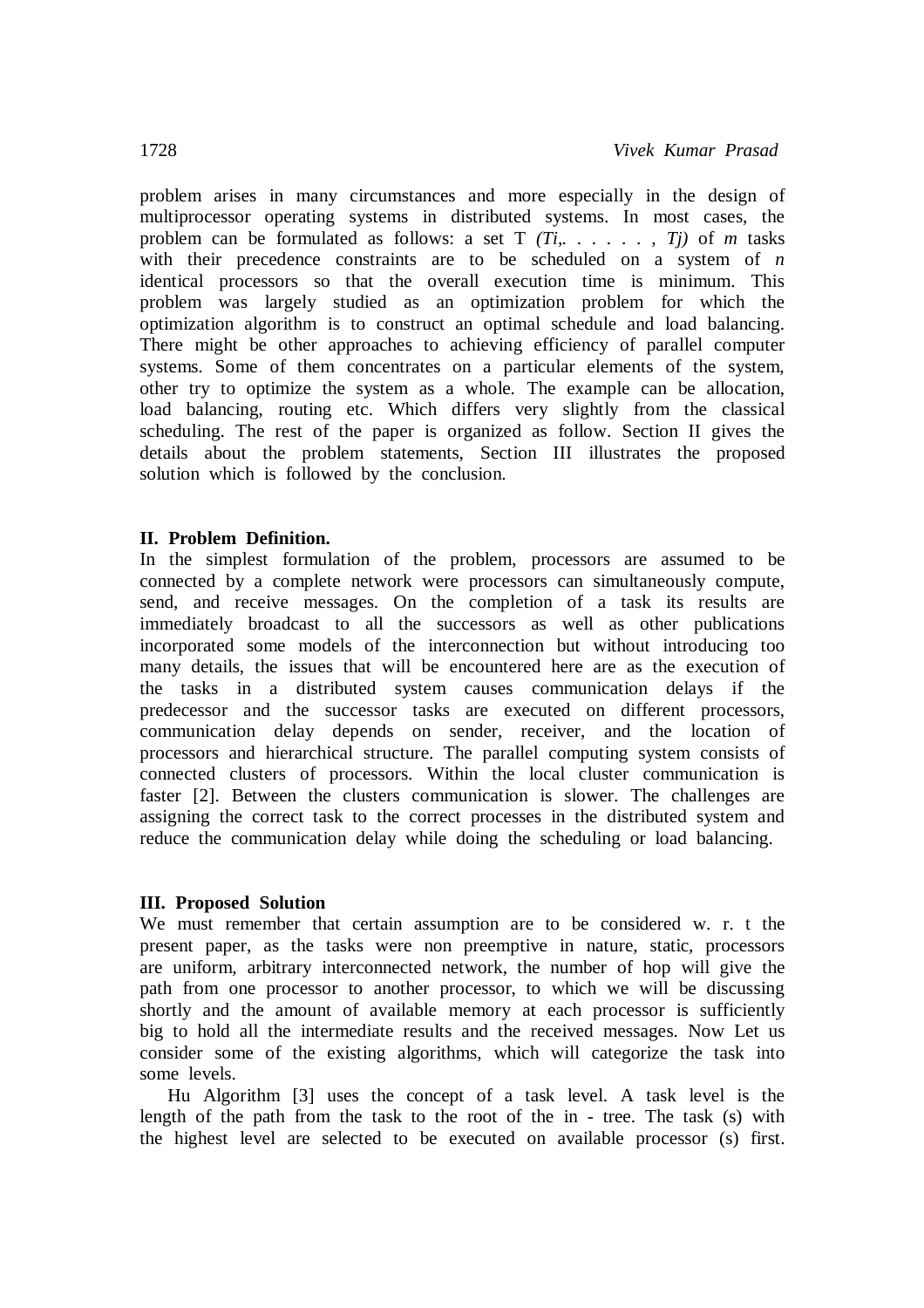Hence, it is highest level first(HLF) or level scheduling algorithm.

Algorithm HLFET (Highest Levels First with Estimated Times) [4] gives priority to the tasks with the highest level.

Analogously to the nonpreemptive, the algorithm of Muntz and Coffman [5]. The algorithm for these two problems is based on two concepts: task *level*  and *processing capability*

Multiclass Fixed Partitioning (MFP) and Multiclass Adaptive Partitioning (MAP) [6] Here the tasks are divided into three classes of small, medium, and large tasks according to the amount of work on a certain number of processors. FIFO queues are maintained for waiting tasks of each class. A small task arriving to the system is allotted processors from all partitions, medium tasks from medium and large partitions, large task from large partitions only.

Reservation and Priority [7]. It combines reservation and priority based on aging with allocation algorithm. When a new task arrives in the system, a free sub mesh is searched for. If the allocation fails the algorithm tries to make a reservation for the task. If the reservation is successful, then the task joins reservation queue. Otherwise, it joins waiting queue. When some task departs from the system, the sub mesh it was using is not only assigned to the tasks that had reservation there, but also allocating other tasks from the reservation and waiting queues is attempted.

Linear Clustering (LC) [8] The LC algorithm greedily clusters the tasks constituting the longest path in the task graph.

The Algorithm by Guinand and Trystram [9], where the entire task graph is divided into the sub tress and the sub tree are assigned to the various processors.

We have many more algorithms which has been implemented and study of all the algorithms are beyond the scope of this paper, The conclusion that we can draw from the above algorithms are that every tasks has some priority over the other and unless some particular tasks has been completed, other can't event start. So as a result the tasks are divided into three classes of level - 1, level - 2 and level - 3 tasks according to the order of the execution and the level - 1. High priority tasks are placed at level - 1, level - 2 task which can run only if the level - 1 task will be completed and the remaining (level - 3 tasks).

A Virtual Node Based Network Distance Prediction Mechanism [10], Based on partial measurement results, network coordinates system embeds the network distance space into a geometric space and assigns each node a coordinate. Network distance between any two nodes can then be calculated from their coordinates with a distance function. For a network with N nodes  $H = \{H1, H2, H3\}$ H2, …, HN}, suppose distance between any two nodes Hi and Hj is represented as Dij, then all pair - wise network distances compose an N×N non - negative distance matrix D, in which all values except Dii is larger than 0. The basic operation in network coordinate system is designing an M dimension geometric space and embedding the N nodes into that space with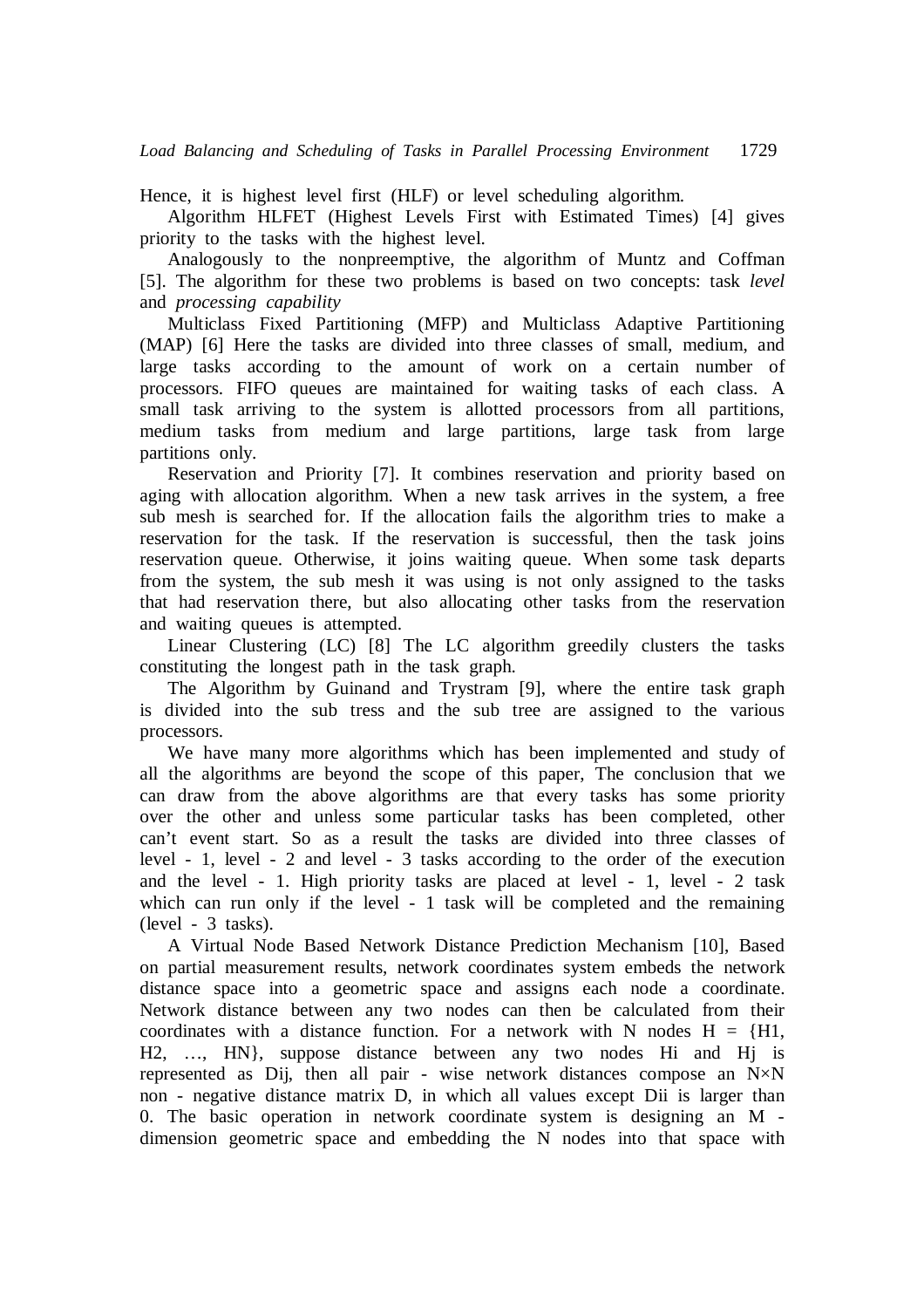the constraint that errors between computed distances and measured distances are minimized. to describe the hierarchical Internet structure with a single metric space such as Euclidean one, which loses lots of network features during space embedding and prevents the further improvement of distance prediction accuracy. In order to solve this problem, we design a virtual node based network distance prediction mechanism VNetPharos [10], which divides Internet into different prediction regions according to the hierarchical Internet structure, and uses virtual nodes to represent joints between different prediction regions.

Hidden Markov Model [11], An HMM is a double embedded stochastic process with hierarchy levels. It can be used to model much more complicated stochastic processes [12] as compared to a traditional Markov model. With the help of virtual node based network distance prediction mechanism we can have an array of distances between the node to any other nodes, from this we can create four clusters, Cluster 1: Contains all the local nodes (minimum distances nodes) of any cluster let us name it as A, Cluster 2: The nodes with are located near to cluster A ( hop count will be average), Cluster 3:The node which are available far away from the cluster A (hop count will be more) and The node which are located at the dead end of the cluster A (Max. Hop count available). Based upon the task we can prioritize (We have already discussed above about prioritizing the tasks) the dependency mechanism or the tasks, now the tasks which is closely coupled will be scheduled or given (load balancing) to the local cluster A or minimum hop distance node and again if task are a bit less dependent or loosely coupled, then the task can be scheduled or load balancing can be done to the average distance nodes and the third and the last, if the tasks are not interdependent then the task can be done on the larger hop distance node/machines or the cluster 3 and the node which are located at the dead end of the cluster A (Max. Hop count available) areforced to be left free (ideal processors) to accommodate future burst arrivals of the tasks. By doing so we can solve the problem of delay which can be encountered because of the execution of the tasks in a distributed system, like if the predecessor and the successor tasks are executed on different processors on different machine having large communication distances. (Communication delay depends on sender, receiver, and the location of processors). The resultant model can assign the correct task to the correct processes in the distributed system and thus reduce the communication delay while doing scheduling or load balancing. The above logic can be placed at the virtual node which acts as an intermediate node, which is placed between the clusters.

#### **IV. Conclusion**

The tasks are divided into three classes of levels and these tasks according to the order of the execution has to be allocated the processors in the local cluster, the level - 2 task which can run only if the level - 1 task will be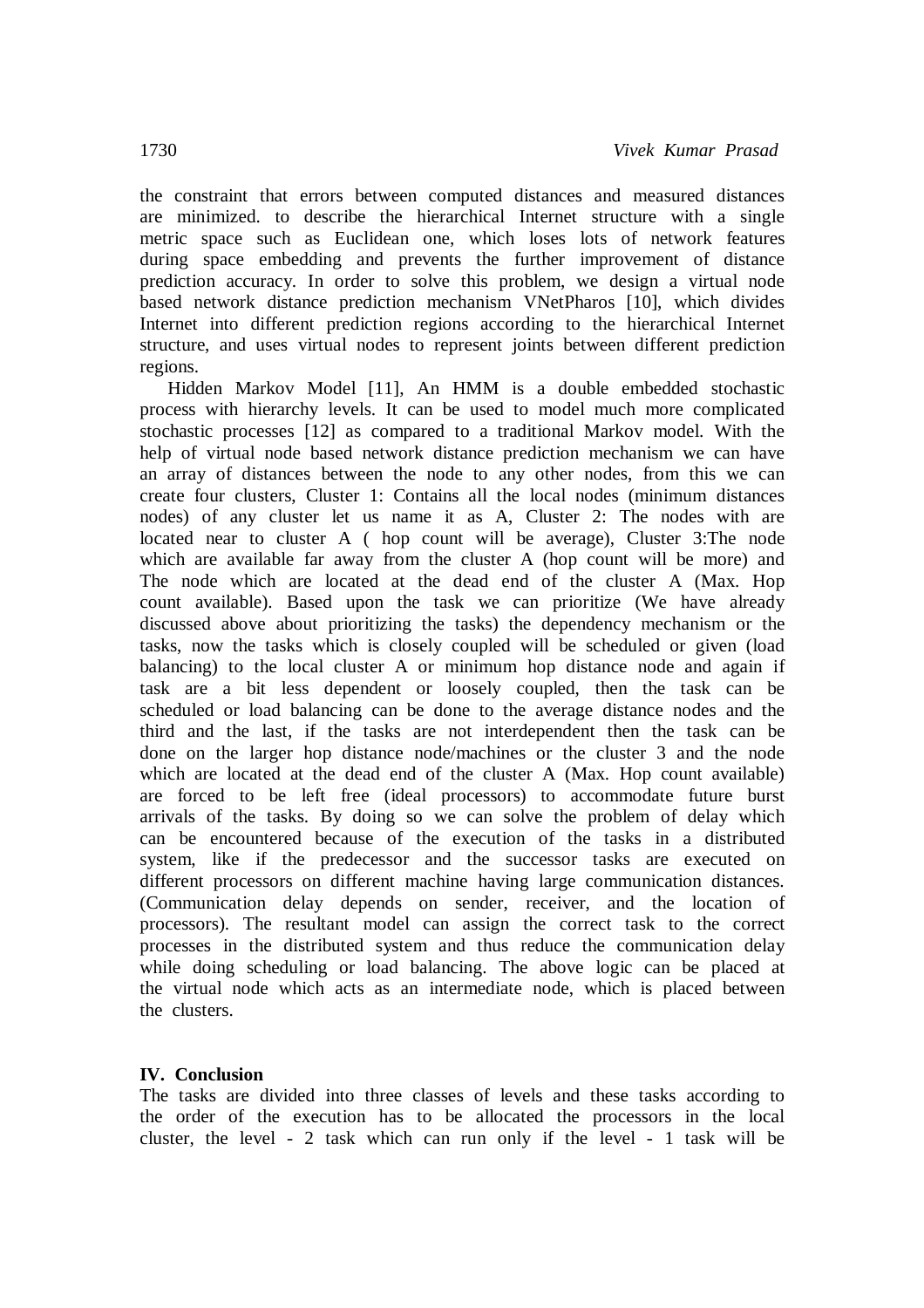completed and has to be assigned to the second cluster and the remaining (level - 3 tasks) can be run on the third cluster and the fourth cluster processors are made free to accommodate future burst arrivals of the tasks. By doing so we may reduce the delay incurred because of the inter process communication and properly schedule and do load balancing of the tasks. The logic for division and calculating the distances of the hops can be placed in the virtual node separately. So that the other nodes apart from the virtual node will be totally dedicated for the processing of the tasks. The given solution can be worked for the interconnection topology and communication delay models where processors are assumed to be connected by a complete network, processors can simultaneously compute, send, and receive messages and on the completion of a task its results are immediately broadcast to all the successors. Here certain assumption are to be considered as the tasks are non preemptive in nature, static, processors are uniform and the amount of available memory at each processor is sufficiently big to hold all the intermediate results and the received messages.

## **References**

- [1] Saeed Rashtbar, Ayas Isazadeh, Leyli Mohammad Khanly, " *Task Graph Scheduling in Multiprocessor Systems Using a Coarse Grained Genetic Algorithm*" 2nd International Conference on Computer Technology and Development (ICCTD 2010) IEEE 2010
- [2] Johnatan E. Pecero, Pascal Bouvry, " *An Improved Genetic Algorithm for Efficient Scheduling on Distributed Memory Parallel Systems"*
- [3] 4]T. C. Hu*. Parallel sequencing and assembly line problems*. *Operations Research*, 9 (6):841 - 848, 1961
- [4] 5]M. Al Mouhamed and A. Al Maasarani. *Performance evaluation of scheduling precedenceconstrained computations on message - passing systems*. IEEE Transactions on Parallel and Distributed Systems, 5 (12):1317 - 1322, 1994
- [5] R. R. Muntz and E. G. Coffman Jr. *Preemptive scheduling of real time tasks on multiprocessor systems*. *Journal of the ACM*, 17 (2):324 - 338, 1970
- [6] V. K. Naik, S. K. Setia, and M. S. Squillante. *Processor allocation in multiprogrammed distributed - memory parallel computer systems.*  Journal of Parallel and Distributed Computing, 47 (1):28 - 47, 1997
- [7] D. D. Sharma and D. K. Pradhan. *Job scheduling in mesh multicomputers*. *IEEE Transactions on Parallel and Distributed Systems*, 9 (1):57 - 70, 1998.
- [8] A. Gerasoulis and T. Yang. *On the granularity and clustering of directed acyclic task graphs*. *IEEE* Transactions on Parallel and Distributed Systems, 4 (6):686 - 701, 1993
- [9] F. Guinand and D. Trystram. "*Scheduling UET trees with*